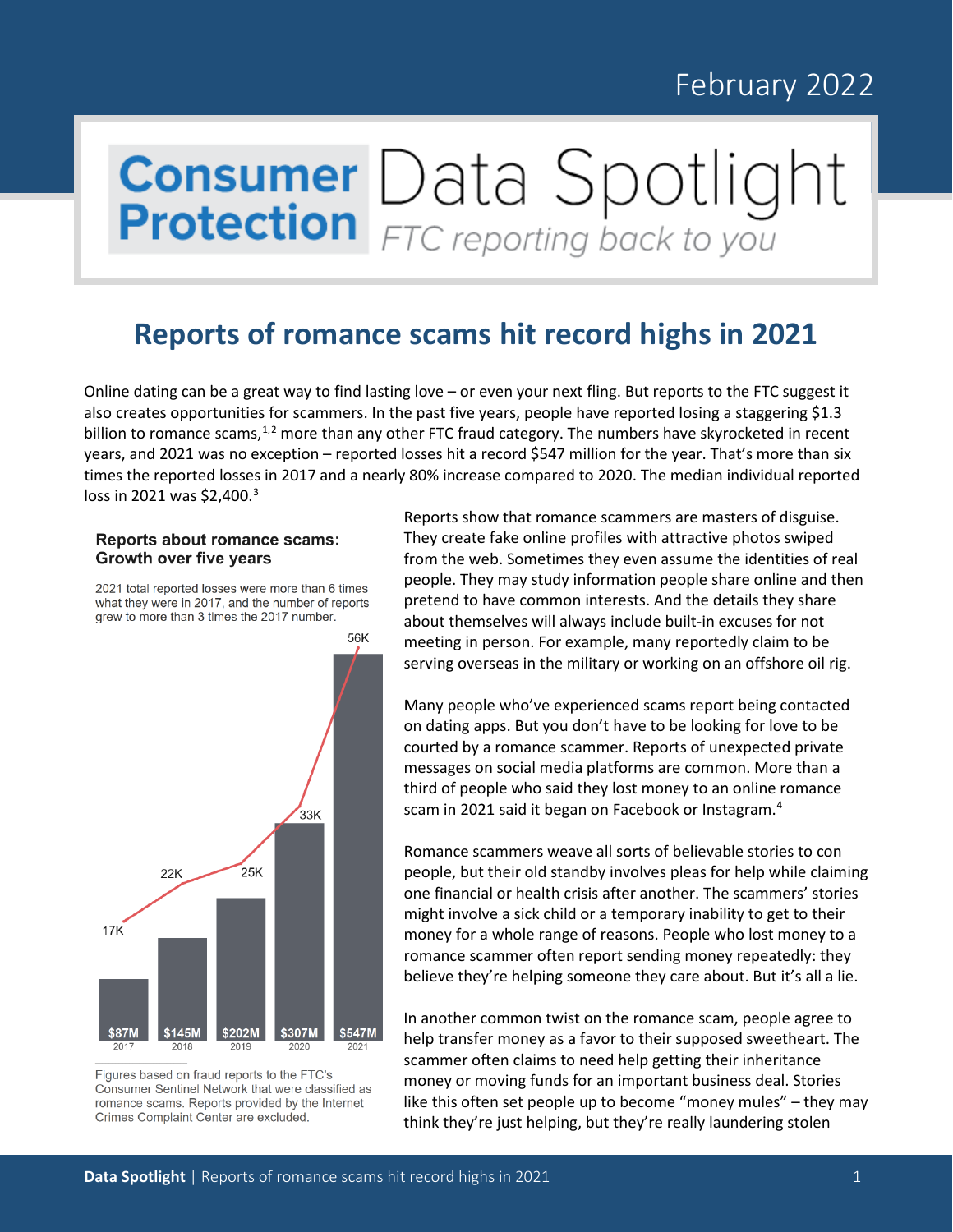### February 2022

funds. These stories are also used to trick people into sending their *own* money. People have reported paying all sorts of bogus fees to accept money that never turns up. Others say they deposited a check from their sweetie and sent some of the money as instructed, only to find out later that the check was fake – leaving them without the money they sent. Still others report sending money based on promises – later proven to be false – that they would be repaid.

A growing trend in 2021 was scammers using romance as a hook to lure people into bogus investments, especially cryptocurrency. People are led to believe their new online companion is a successful investor who, before long, casually offers investment advice. These so-called investment opportunities often involve foreign exchange (forex) trading or cryptocurrency. And when people follow this investment "advice," they wind up losing all the money they "invest."

In fact, the largest reported losses to romance scams were paid in cryptocurrency: \$139 million last year alone.<sup>[5](#page-2-4)</sup> That's a remarkable growth in cryptocurrency payments to romance scammers: 2021 numbers are nearly five times those reported in 2020, and more than 25 times those reported in 2019. In 2021, the median individual reported loss using cryptocurrency was a staggering \$9,770. While cryptocurrency losses were the most costly, it was not the most common payment method for romance scams. In 2021, more people reported paying romance scammers with gift cards than with any other payment method. In fact, about one in four people said they paid a romance scammer with a gift card, and they reported losing \$3[6](#page-2-5) million last year.<sup>6</sup>

Reports about romance scams increased for every age group in 2021. The increase was most striking for people ages 18 to 29. For this age group, the number of reports increased more than tenfold from 2017 to 2021. But the reported median loss increased with age: people 70 and older reported the highest individual median losses at \$9,000, compared to \$[7](#page-2-6)50 for the 18 to 29 age group.<sup>7</sup>

So how can you spot scammers if you're looking for love online?

**Consumer** Data Spotlight

- Nobody legit will ever ask you to help by sending cryptocurrency, giving the numbers on a gift card, or by wiring money. Anyone who does is a scammer.
- Never send or forward money for someone you haven't met in person, and don't act on their investment advice.
- Talk to friends or family about a new love interest and pay attention if they're concerned.
- Try a reverse-image search of profile pictures. If the details don't match up, it's a scam.

Help stop scammers by reporting suspicious profiles or messages to the dating app or social media platform. Then, tell the FTC at [ReportFraud.ftc.gov.](http://www.reportfraud.ftc.gov/) Learn more at [ftc.gov/romancescams.](http://www.ftc.gov/romancescams)